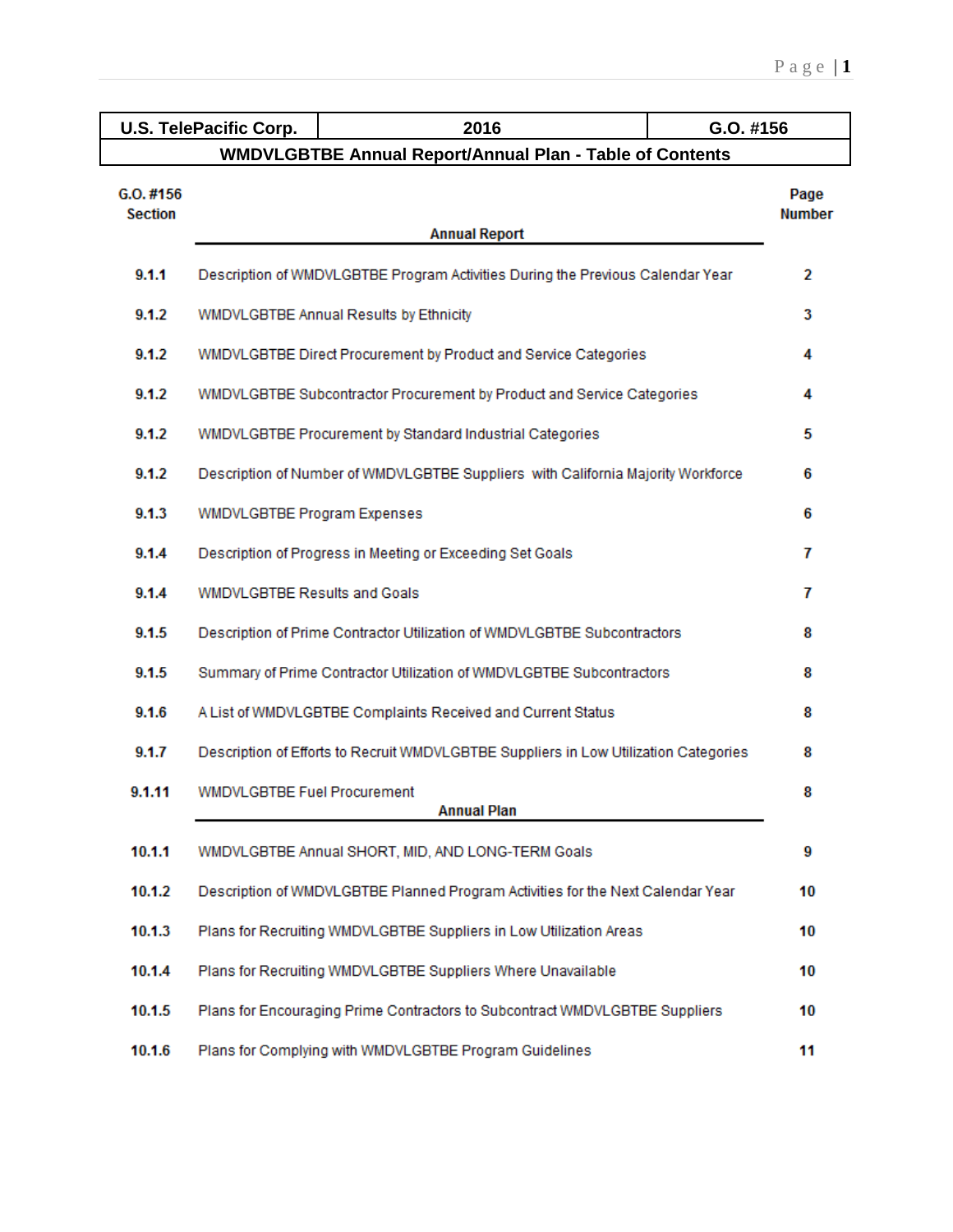| U.S. TelePacific Corp. | 2016                                                                           | G.O. #156 Sec. 9.1.1 |
|------------------------|--------------------------------------------------------------------------------|----------------------|
|                        | Description of WMDVLGBTBE Program Activities During the Previous Calendar Year |                      |

TelePacific continues to enhance its WMDVLGBTBE Program. We had personnel changes in early 2016 so the new Finance point person reviewed all expenditure types, evaluated and fine-tuned our tracking capabilities, and identified certified WMDVLGBTBE entities with which TelePacific does business. TelePacific continues to take steps to improve its diverse sourcing program and spend.

- TelePacific has a partially automated tracking process and is continuing to improve on its electronic recordkeeping capabilities, most recently by adding an additional category for LGBT to its internal tracking system.
- TelePacific modified its purchasing process to require that each party requesting a purchase order search the CPUC supplier database, using simple product terms and geographic location, to determine whether a diverse supplier could be asked for a quote.
	- o If such a supplier can be found and a quote obtained, it must be attached regardless of whether the diverse supplier is selected. Requisitions that do not give diverse suppliers the opportunity to bid are subject to rejection.
	- o Personnel within our Finance department who report purchasing information also checks the CPUC supplier database to verify whether an appropriate diverse vendor may exist.
- Letters were sent to all current suppliers describing the CPUC program, including how to get certified, and requesting information regarding any diverse suppliers and/or diverse subcontractors.
- All purchase orders are flagged at the top with: "Are you or your suppliers a minority owned business? Get certified at [www.cpuc.ca.gov](http://www.cpuc.ca.gov/) and let us know!"
- TelePacific has developed a vendor diversity form which is sent to all new vendors when a W9 is obtained. This form was updated to include LGBT-owned business enterprises (WMDVLGBTBEs).
- TelePacific continues to actively and routinely seek out qualified minority-owned, womenowned, disabled veteran-owned and LGBT-owned vendors that can provide products and services to TelePacific.
- TelePacific has updated its internet site to include information related to the Supplier Diversity program: [http://www.telepacific.com/supplier-diversity-program.asp.](http://www.telepacific.com/supplier-diversity-program.asp)
- TelePacific held quarterly meetings with internal organizations responsible for Supplier Diversity and those employees making purchasing decisions. Discussions also include best practices and action plans.
- TelePacific communicates and reports Supplier Diversity results and performance to key business unit executives on a quarterly basis and continues to increase company awareness of the program.
- TelePacific Regulatory and Finance personnel held training sessions with managers with responsibility for significant spend decisions to ensure that they understand the key aspects of the program, the benefits for involving diverse suppliers in our supply chain and utilization of the Supplier Clearinghouse.
- TelePacific continues to encourage its main suppliers to include WMDVLGBTBE in their subcontracting activities and to report the results.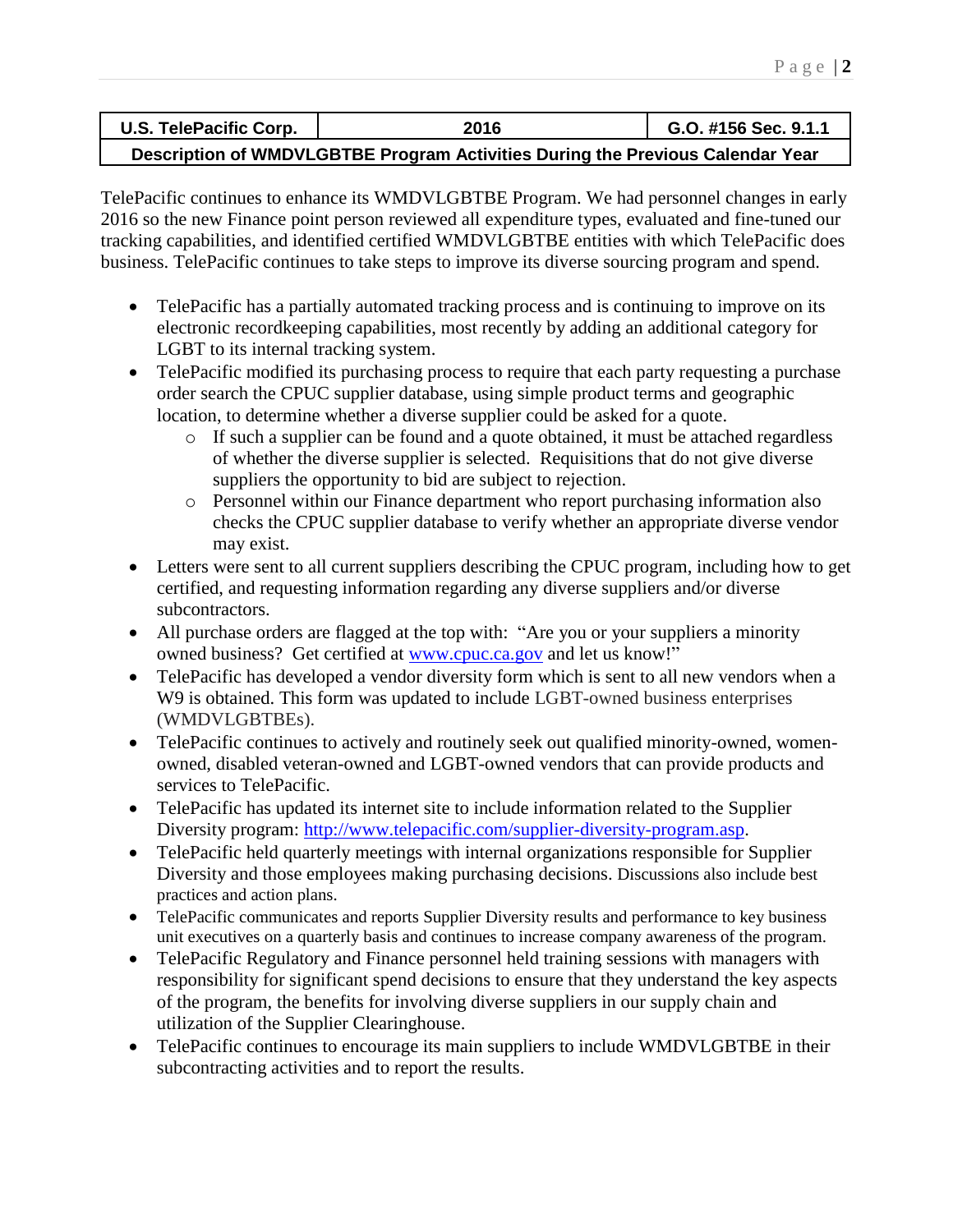| <b>U.S. TelePacific Corp.</b> |  |
|-------------------------------|--|
|-------------------------------|--|

**U.S. TelePacific Corp. 2016 G.O. #156 Sec. 9.1.2**

## **WMDVLGBTBE Annual Results by Ethnicity**

|                                  |                                                                            |               | [Year] of Report |                 |       |
|----------------------------------|----------------------------------------------------------------------------|---------------|------------------|-----------------|-------|
|                                  |                                                                            | <b>Direct</b> | Sub              | <b>Total \$</b> | %     |
|                                  | Asian Pacific American                                                     | \$942,626     | \$0              | \$942,626       | 1.29% |
| <b>Minority</b>                  | African American                                                           | \$26,003      | \$0              | \$26,003        | 0.04% |
| Male                             | Hispanic American                                                          | \$0           | \$0              | \$0             | 0.00% |
|                                  | Native American                                                            | \$0           | \$0              | \$0             | 0.00% |
|                                  | <b>Total Minority Male</b>                                                 | \$968,629     | \$0              | \$968,629       | 1.33% |
|                                  | Asian Pacific American                                                     | \$0           | \$0              | \$0             | 0.00% |
|                                  | African American                                                           | \$0           | \$0              | \$0             | 0.00% |
| <b>Minority</b><br>Female        | Hispanic American                                                          | \$9,649       | \$0              | \$9,649         | 0.01% |
|                                  | Native American                                                            | \$0           | \$0              | \$0             | 0.00% |
|                                  | <b>Total Minority Female</b>                                               | \$9,649       | \$0              | \$9,649         | 0.01% |
|                                  |                                                                            |               |                  |                 |       |
|                                  | Total Minority Business Enterprise (MBE)                                   | \$978,278     | \$0              | \$978,278       | 1.34% |
|                                  |                                                                            |               |                  |                 |       |
|                                  | Women Business Enterprise (WBE)                                            | \$1,775,247   | \$0              | \$1,775,247     | 2.43% |
|                                  |                                                                            |               |                  |                 |       |
|                                  | Lesbian, Gay, Bisexual, Transgender<br><b>Business Enterprise (LGBTBE)</b> | \$0           | \$0              | \$0             | 0.00% |
|                                  |                                                                            |               |                  |                 |       |
| <b>Disabled Veteran Business</b> |                                                                            | \$1,485       | \$0              | \$1,485         | 0.00% |
| Enterprise (DVBE)                |                                                                            |               |                  |                 |       |
| Other $8(a)^*$                   |                                                                            | \$0           | \$0              | \$0             | 0.00% |
|                                  |                                                                            |               |                  |                 |       |
|                                  | <b>TOTAL WMDVLGBTBE</b>                                                    | \$2,755,009   | \$0              | \$2,755,009     | 3.78% |
| Net Procurement**                | \$72,938,171                                                               |               |                  |                 |       |

NOTE: "FIRMS CLASSIFIED AS 8(a) OF SMALL BUSINESS ADMINISTRATION INCLUDES NON-WMDVLGBTBE \*\* NET PROCUREMENT INCLUDES PURCHASE ORDER, NON-PURCHASE ORDER, AND CREDIT CARD DOLLARS **Direct - DIRECT PROCUREMENT** 

**Sub - SUBCONTRACTOR PROCUREMENT** 

**2 - PERCENTAGE OF NET PROCUREMENT**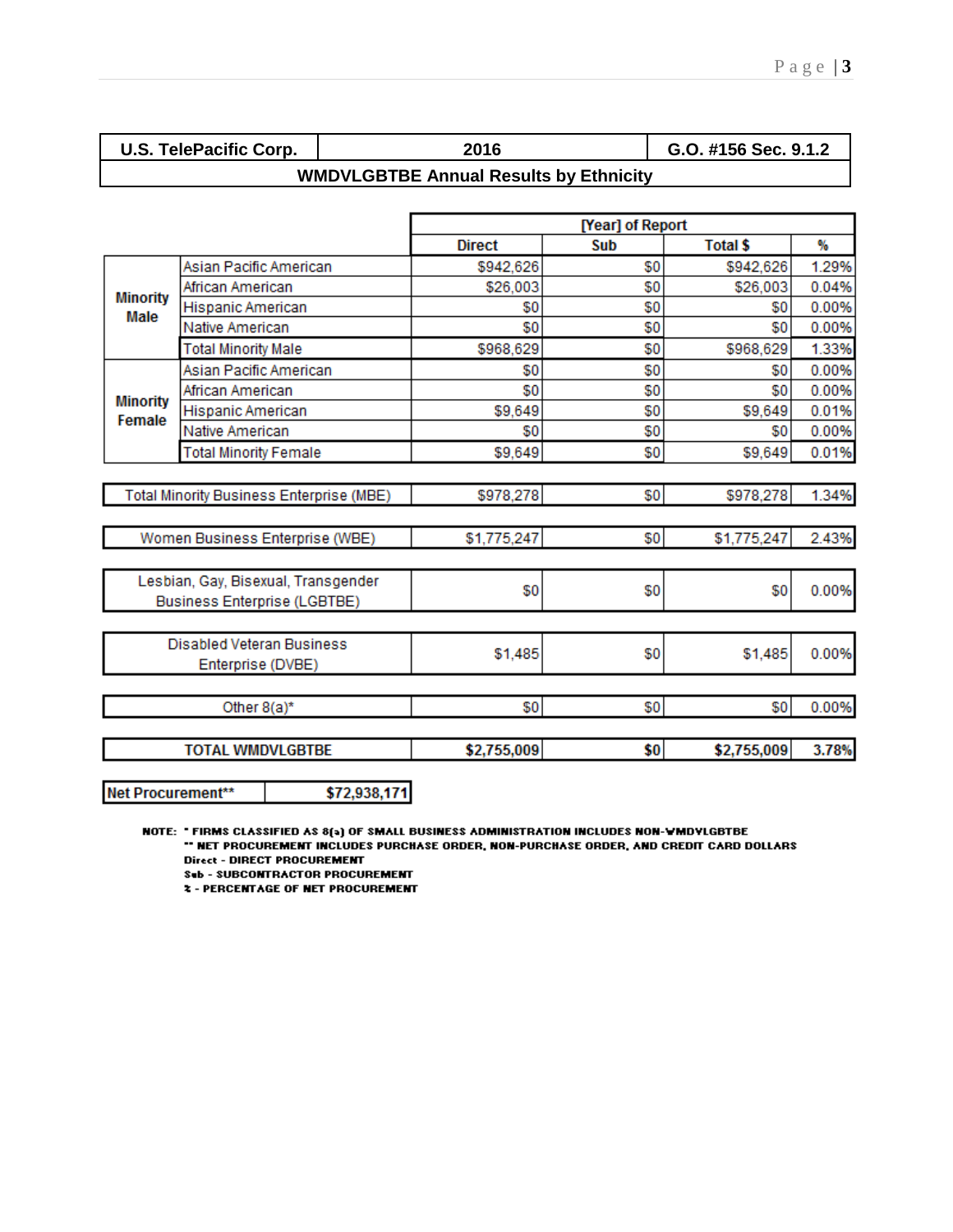| <b>TelePacific Corp.</b><br>U.S.      | . גם ה | G.O. #156 Sec. 9.1.2 |  |
|---------------------------------------|--------|----------------------|--|
| ---- <i>--</i> ---- <del>---</del> -- |        |                      |  |

## **WMDVLGBTBE Direct Procurement by Product and Service Categories**

|                           |                      |                                                 |               | <b>Products</b> |       | <b>Services</b> |       | <b>Total</b> |       |
|---------------------------|----------------------|-------------------------------------------------|---------------|-----------------|-------|-----------------|-------|--------------|-------|
|                           |                      |                                                 |               | \$              | %     | \$              | ₩     | \$           | ₩     |
| 1                         |                      | Asian Pacific American                          | Direct        | \$621,819       | 0.00% | \$320.807       | 0.98% | \$942,626    | 1.29% |
| $\overline{2}$            | <b>Minority</b>      | African American                                | Direct        | \$0             | 0.00% | \$26,003        | 0.08% | \$26,003     | 0.04% |
| $\overline{\overline{3}}$ | Male                 | Hispanic American                               | Direct        | \$0             | 0.00% | \$0             | 0.00% | \$0          | 0.00% |
| 4                         |                      | Native American                                 | Direct        | \$0             | 0.00% | \$0             | 0.00% | \$0          | 0.00% |
| 5                         |                      | <b>Total Minority Male</b>                      | Direct        | \$621,819       | 1.54% | \$346,810       | 1.06% | \$968,629    | 1.33% |
| 6                         |                      | Asian Pacific American                          | <b>Direct</b> | \$0             | 0.00% | \$0             | 0.00% | \$0          | 0.00% |
| 7                         | <b>Minority</b>      | African American                                | Direct        | \$0             | 0.00% | \$0             | 0.00% | \$0          | 0.00% |
| $\overline{\mathbf{8}}$   | Female               | <b>Hispanic American</b>                        | Direct        | \$0             | 0.00% | \$9,649         | 0.03% | \$9,649      | 0.01% |
| $\overline{9}$            |                      | Native American                                 | Direct        | \$0             | 0.00% | \$0             | 0.00% | \$0          | 0.00% |
| 10                        |                      | <b>Total Minority Female</b>                    | Direct        | \$0             | 0.00% | \$9,649         | 0.03% | \$9,649      | 0.01% |
|                           |                      |                                                 |               |                 |       |                 |       |              |       |
| 11                        |                      | <b>Total Minority Business Enterprise (MBE)</b> | <b>Direct</b> | \$621,819       | 1.54% | \$356,459       | 1.09% | \$978,278    | 1.34% |
|                           |                      |                                                 |               |                 |       |                 |       |              |       |
| 12                        |                      | Women Business Enterprise (WBE)                 | Direct        | \$937,737       | 2.32% | \$837,510       | 2.57% | \$978,278    | 1.34% |
|                           |                      |                                                 |               |                 |       |                 |       |              |       |
|                           |                      | Lesbian, Gay, Bisexual, Transgender             |               | \$O             | 0.00% | \$0             | 0.00% | \$0          | 0.00% |
| 13                        |                      | <b>Business Enterprise (LGBTBE)</b>             | Direct        |                 |       |                 |       |              |       |
|                           |                      |                                                 |               |                 |       |                 |       |              |       |
|                           |                      | Disabled Veteran Business Enterprise            |               | \$0             | 0.00% | \$1,485         | 0.00% | \$1,485      | 0.00% |
| 14                        |                      | (DVBE)                                          | <b>Direct</b> |                 |       |                 |       |              |       |
|                           |                      |                                                 |               |                 |       |                 |       |              |       |
| 15                        |                      | Other $8(a)^*$                                  | <b>Direct</b> | \$0             | 0.00% | \$0             | 0.00% | \$0          | 0.00% |
|                           |                      |                                                 |               |                 |       |                 |       |              |       |
| 16                        |                      | <b>TOTAL WMDVLGBTBE</b>                         | <b>Direct</b> | \$1,559,556     | 3.87% | \$1,195,454     | 3.67% | \$2,755,009  | 3.78% |
|                           |                      |                                                 |               |                 |       |                 |       |              |       |
|                           | <b>Total Product</b> |                                                 |               |                 |       |                 |       |              |       |
|                           | 17 Procurement       | \$40,333,009                                    |               |                 |       |                 |       |              |       |
|                           | <b>Total Service</b> |                                                 |               |                 |       |                 |       |              |       |
|                           | 18 Procurement       | \$32,605,162                                    |               |                 |       |                 |       |              |       |

19 Net Procurement\*\* \$72,938,171

| Total Number of          |  |
|--------------------------|--|
| <b>WMDVLGBTBEs that</b>  |  |
| 20 Received Direct Spend |  |

NOTE: "FIRMS CLASSIFIED AS 8(a) OF SMALL BUSINESS ADMINISTRATION INCLUDES NON-WMDYLGBTBE<br>"NET PROCUREMENT INCLUDES PURCHASE ORDER, NON-PURCHASE ORDER, AND CREDIT CARD DOLLARS"

- **Direct DIRECT PROCUREMENT Seb - SUBCONTRACTOR PROCUREMENT**
- **2 PERCENTAGE OF NET PROCUREMENT**

| U.S. TelePacific Corp. | 2016                                                                          | G.O. #156 Sec. 9.1.2 |
|------------------------|-------------------------------------------------------------------------------|----------------------|
|                        | <b>WMDVLGBTBE Subcontractor Procurement by Product and Service Categories</b> |                      |

TelePacific's internal financial tracking database does not currently report to subcontractor level.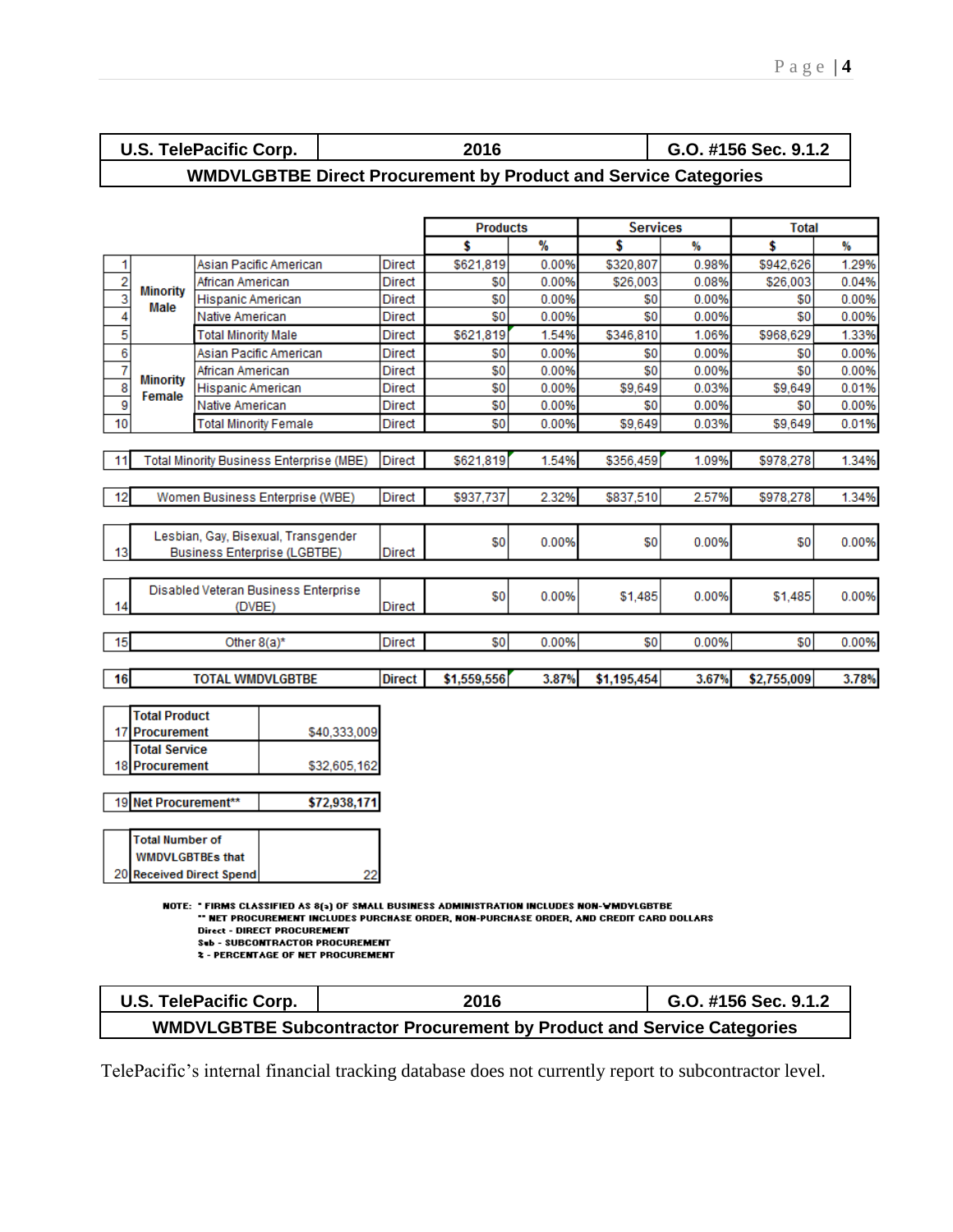**U.S. TelePacific Corp. 2016 G.O. #156 Sec. 9.1.2**

|                                |                                                                                       |        |                  |                         |              |                                              |         |        |                             |                          | Lesbian, Gay            |                             |             |                   |                |                                                                 |
|--------------------------------|---------------------------------------------------------------------------------------|--------|------------------|-------------------------|--------------|----------------------------------------------|---------|--------|-----------------------------|--------------------------|-------------------------|-----------------------------|-------------|-------------------|----------------|-----------------------------------------------------------------|
|                                |                                                                                       |        |                  |                         |              |                                              |         |        |                             |                          | Bisexual,               | Disabled                    |             |                   |                |                                                                 |
|                                |                                                                                       |        |                  |                         |              |                                              |         |        | <b>Business</b><br>Minority | Business<br>Women        | Transgender<br>Business | Veterans<br><b>Business</b> |             |                   |                |                                                                 |
|                                | Asian Pacific American                                                                |        | African American |                         |              | Hispanic American Native American Enterprise |         |        |                             | <b>Enterprise</b>        | Enterprise              | Enterprise                  |             | Total             | Total          |                                                                 |
| <b>SIC</b> Category            | å                                                                                     | Female | e<br>E           | Female                  | n<br>E       | $[$ Female                                   | i.<br>E | Female | (MBE)                       | <b>GBE)</b>              | (LGBTBE)                | (DVBE)                      | Other 8(a)" | <b>WHOVLGBTBE</b> | <b>Dollars</b> |                                                                 |
| Accounts                       | ٠                                                                                     |        | \$26,003         |                         |              | \$8,649                                      |         |        | \$34,652                    | \$65,839                 |                         |                             |             | \$100,492         | \$17,212,573   |                                                                 |
| Payable                        | ×                                                                                     |        | Š                |                         |              | δ,                                           |         |        | ਠ                           | S                        |                         |                             |             | š                 |                |                                                                 |
| <b>Maintenance</b><br>Building | ₩                                                                                     |        |                  |                         |              |                                              |         |        | ਛ                           | \$74,243                 |                         | \$1,485                     |             | \$75,728          | \$2,562,075    |                                                                 |
| Facilities                     | ×                                                                                     |        |                  |                         |              |                                              |         |        | $\overline{\mathcal{S}}$    | S                        |                         | Š                           |             | š                 |                |                                                                 |
|                                | \$842,306                                                                             |        |                  |                         |              |                                              |         |        | \$842,306                   | \$1,603,121              |                         |                             |             | \$2,445,426       | \$40,333,009   |                                                                 |
| Capex                          | Σ,<br>$\frac{}{\ast}$                                                                 |        |                  |                         |              |                                              |         |        | Σ,                          | $\overline{\mathcal{Z}}$ |                         |                             |             | న                 |                |                                                                 |
|                                | ₩                                                                                     |        |                  |                         |              | \$1,000                                      |         |        | \$1,000                     |                          |                         |                             |             | \$1,000           | \$3,083,637    |                                                                 |
| ا <b>و</b> وما                 | ×                                                                                     |        |                  |                         |              | Š                                            |         |        | Σ                           |                          |                         |                             |             | š                 |                |                                                                 |
|                                | $\overline{\bullet}$                                                                  |        |                  |                         |              |                                              |         |        | হ্ল                         | \$32,044                 |                         |                             |             | \$32,044          | \$6,054,049    |                                                                 |
| Maintenance                    | $\boldsymbol{\mathsf{x}}$                                                             |        |                  |                         |              |                                              |         |        | ੇਂ                          | Š                        |                         |                             |             | š                 |                |                                                                 |
| Temp                           | \$100,320<br>₩                                                                        |        |                  |                         |              |                                              |         |        | \$100,320                   |                          |                         |                             |             | \$100,320         | \$3,692,828    |                                                                 |
| Consultants<br>Agencies        | Š<br>$\overline{\mathbf{x}}$                                                          |        |                  |                         |              |                                              |         |        | ੇਂ                          |                          |                         |                             |             | š                 |                |                                                                 |
|                                | ≖                                                                                     |        |                  |                         |              |                                              |         |        |                             |                          |                         |                             |             |                   |                |                                                                 |
|                                | $\boldsymbol{\mathsf{x}}$                                                             |        |                  |                         |              |                                              |         |        |                             |                          |                         |                             |             |                   |                |                                                                 |
|                                | ₩                                                                                     |        |                  |                         |              |                                              |         |        |                             |                          |                         |                             |             |                   |                |                                                                 |
|                                | $\boldsymbol{\mathsf{x}}$                                                             |        |                  |                         |              |                                              |         |        |                             |                          |                         |                             |             |                   |                |                                                                 |
|                                | <sub>₩</sub>                                                                          |        |                  |                         |              |                                              |         |        |                             |                          |                         |                             |             |                   |                |                                                                 |
|                                | $\boldsymbol{\mathsf{x}}$                                                             |        |                  |                         |              |                                              |         |        |                             |                          |                         |                             |             |                   |                |                                                                 |
|                                | <sub>₩</sub><br>$\boldsymbol{\mathsf{x}}$                                             |        |                  |                         |              |                                              |         |        |                             |                          |                         |                             |             |                   |                | <b>WMDVLGBTBE Procurement by Standard Industrial Categories</b> |
|                                |                                                                                       |        |                  |                         |              |                                              |         |        |                             |                          |                         |                             |             |                   |                |                                                                 |
| TOTAL                          | \$942,626<br>নাম                                                                      | 힘      | ត្ត្រូ<br>ង្     | $\overline{\mathbf{r}}$ |              | \$0 \$3,649                                  | 힘       |        | \$0 \$378,278               | \$1,775,247              | 힘                       | \$1,485                     | 힘           | \$2,755,009       | \$72,938,171   |                                                                 |
|                                | ż                                                                                     |        | š                | Š                       | Š            | Š                                            |         | İΣ     | ₽                           | ž,                       |                         | š                           |             | ÷                 |                |                                                                 |
|                                | <b>Total Product Procurement</b>                                                      |        |                  |                         | \$40,333,009 |                                              |         |        |                             |                          |                         |                             |             |                   |                |                                                                 |
|                                | <b>Total Service Procurement</b>                                                      |        |                  |                         | \$32,605,162 |                                              |         |        |                             |                          |                         |                             |             |                   |                |                                                                 |
|                                |                                                                                       |        |                  |                         |              |                                              |         |        |                             |                          |                         |                             |             |                   |                |                                                                 |
|                                | Net Procurement"                                                                      |        |                  |                         | \$72,938,171 |                                              |         |        |                             |                          |                         |                             |             |                   |                |                                                                 |
|                                | NOTE: "FIRMS WITH MULT MINORITY                                                       |        |                  | <b>OVNERSHIP STATUS</b> |              |                                              |         |        |                             |                          |                         |                             |             |                   |                |                                                                 |
|                                | "FIRMS CLASSIFIED AS 8(3) OF SMALL BUSINESS ADMINISTRATION INCLUDES NON-WHOYLGBTBE    |        |                  |                         |              |                                              |         |        |                             |                          |                         |                             |             |                   |                |                                                                 |
|                                | "HET PROCUREMENT INCLUDES PURCHASE ORDER, NON-PURCHASE ORDER, AND CREDIT CARD DOLLARS |        |                  |                         |              |                                              |         |        |                             |                          |                         |                             |             |                   |                |                                                                 |
|                                | TOTAL DOLLARS - TOTAL PROCUREMENT DOLLAR AMOUNT IN THE SPECIFIC SIC CATEGORY          |        |                  |                         |              |                                              |         |        |                             |                          |                         |                             |             |                   |                |                                                                 |
|                                | 2 - PERCENTAGE OF TOTAL DOLLARS                                                       |        |                  |                         |              |                                              |         |        |                             |                          |                         |                             |             |                   |                |                                                                 |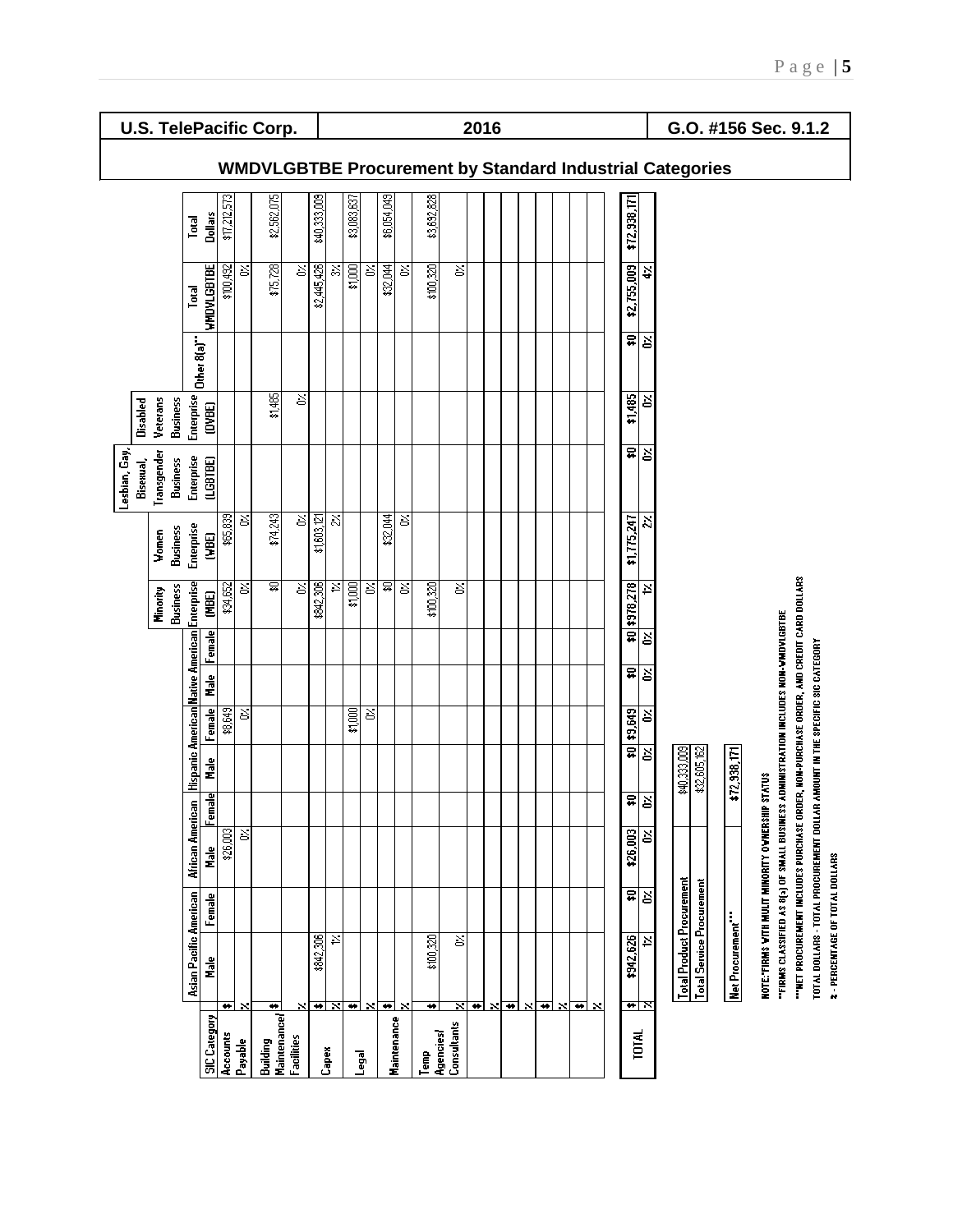| U.S. TelePacific Corp. | 2016                                                  | G.O. #156 Sec. 9.1.2 |
|------------------------|-------------------------------------------------------|----------------------|
|                        | Description of WMDVLGBTBEs with CA Majority Workforce |                      |

Per G.O. #156 Sec. 9.1.2, each utility shall report the number of WMDVLGBTBEs who have the majority workforce in California to the extent such information is readily accessible. This information is not readily accessible.

| U.S. TelePacific Corp. | 2016                               | G.O. #156 Sec. 9.1.3 |
|------------------------|------------------------------------|----------------------|
|                        | <b>WMDVLGBTBE Program Expenses</b> |                      |

As TelePacific is using internal resources to set up and expand its Program, expenses for 2016 predominantly involve time of personnel in Regulatory and Finance for activities such as evaluating and modifying prior processes to identify and track covered expenditures, identifying and tracking certified WMDVLGBTBE entities with which TelePacific does business, identifying and modifying systems for tracking and reporting purposes, preparation of internal and external notices, time for searches using the CPUC diverse supplier database, responding to inquiries, and the development and preparation of reports and documentation.

| <b>Expense Category</b>        | 2016 (Actual) |
|--------------------------------|---------------|
| Wages                          | \$0           |
| <b>Other Employee Expenses</b> | \$0           |
| <b>Program Expenses</b>        | \$0           |
| <b>Reporting Expenses</b>      | \$0           |
| Training                       | \$0           |
| Consultants                    | \$0           |
| Other                          | \$0           |
| TOTAL                          |               |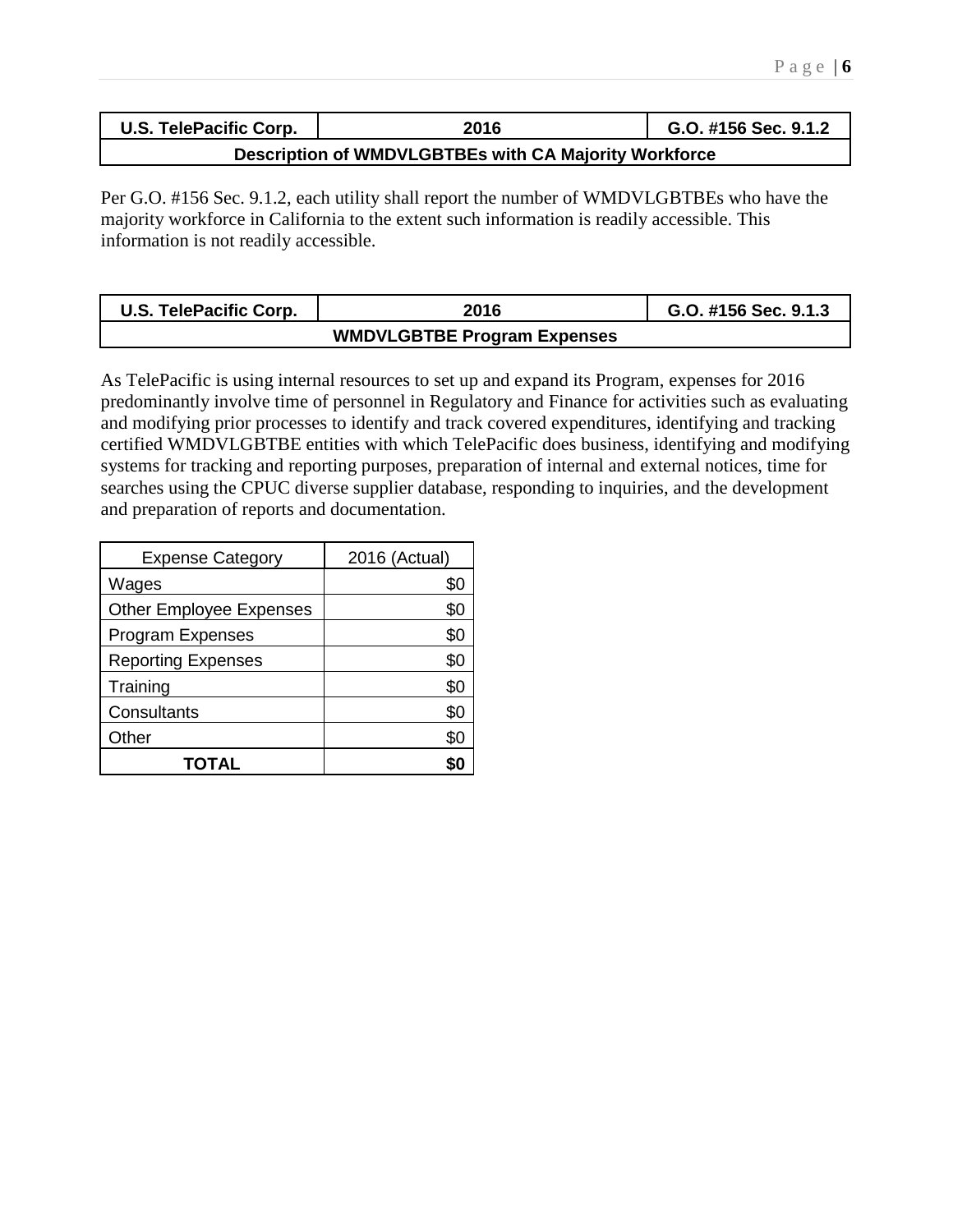| U.S. TelePacific Corp.                                    | G.O. #156 Sec. 9.1.4 |  |  |  |  |
|-----------------------------------------------------------|----------------------|--|--|--|--|
| Description of Progress in Meeting or Exceeding Set Goals |                      |  |  |  |  |

While TelePacific did not meet its target goal of 6.25% in diverse spend for 2016, spend in the Black minority category increased by 0.03% and spend in the WBE category increased by 0.14%.

TelePacific continues to develop both internal and external communications and/or procedures targeting increased opportunity for diverse suppliers and specifically, reaches out to the vendors by phone to make sure they are aware of the certification process and the importance of becoming certificated with the Supplier Clearinghouse.

TelePacific experienced a decrease in spend from 2015 to 2016, attributed in part to improving our processes and defining direct and addressable spend (as an example, TelePacific saw a decrease in the need for external legal resources, generating a significant reduction in spend in the Hispanic minority category from 2015 to 2016).

TelePacific regularly focuses on reducing expenses and providing the best value to our customers while ensuring increased spend with diverse suppliers when possible.

| U.S. TelePacific Corp. | 2016 | G.O. #156 Sec. 9.1.4 |  |  |  |
|------------------------|------|----------------------|--|--|--|
|                        |      |                      |  |  |  |

| Category                                                  | 2016 Results | 2016 Goals |
|-----------------------------------------------------------|--------------|------------|
| <b>Minority Men</b>                                       | 0.00%        | 2.00%      |
| <b>Minority Women</b>                                     | 0.00%        | 1.00%      |
| <b>Minority Business Enterprise</b><br>(MBE)              | 1.34%        | 0.00%      |
| <b>Women Business Enterprise</b>                          |              |            |
| (WBE)<br>Lesbian, Gay, Bisexual,                          | 2.43%        | 3.00%      |
| <b>Transgender Business</b><br><b>Enterprise (LGBTBE)</b> | 0.00%        | 0.00%      |
| <b>Disabled Veteran Business</b><br>(DVBE)                | 0.00%        | 0.25%      |
| <b>TOTAL WMDVLGBTBE</b>                                   | 3.77%        | 6.25%      |

% - PERCENTAGE OF NET PROCUREMENT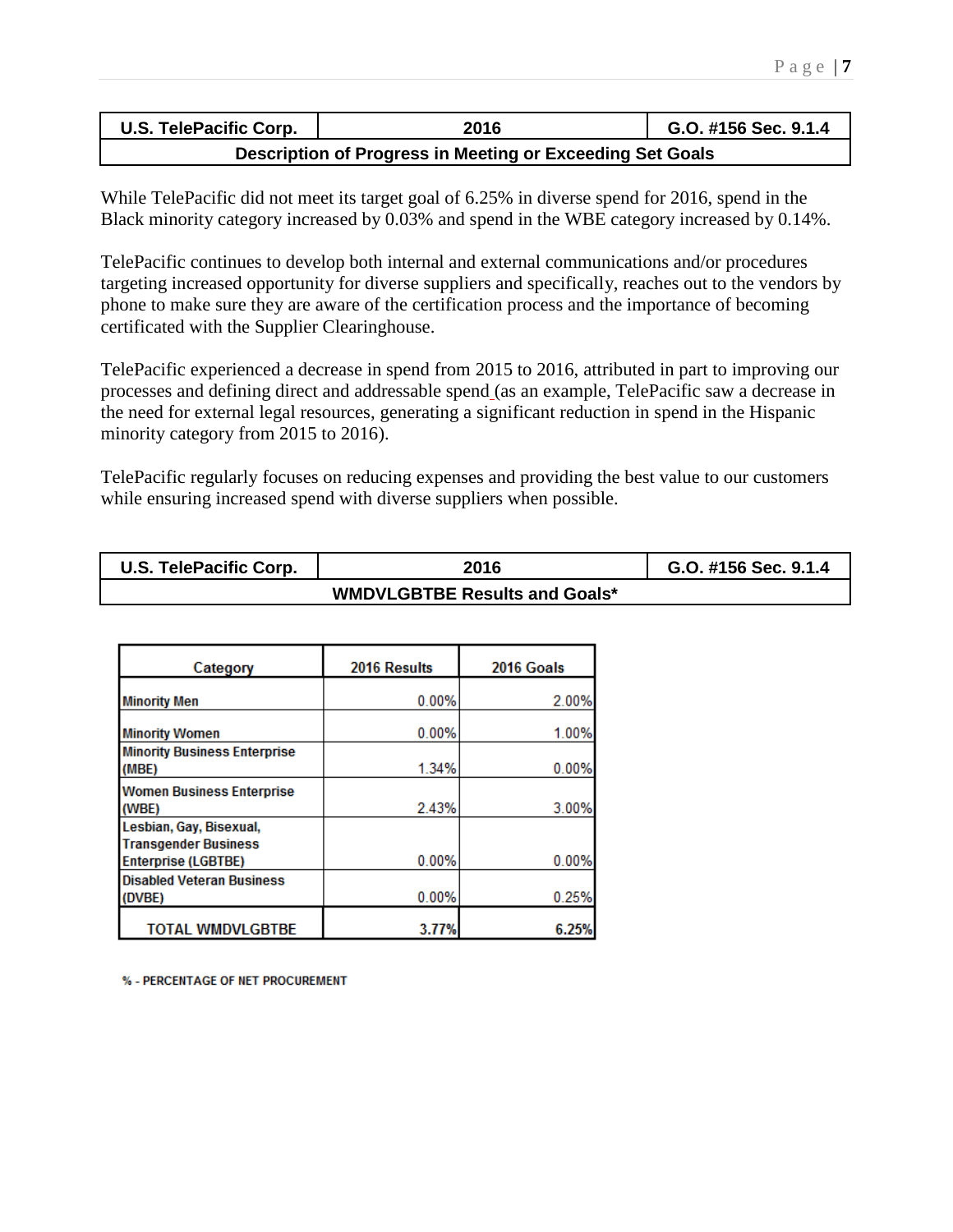| <b>U.S. TelePacific Corp.</b>                                            | 2016 | G.O. #156 Sec. 9.1.5 |  |  |  |
|--------------------------------------------------------------------------|------|----------------------|--|--|--|
| Description of Prime Contractor Utilization of WMDVLGBTBE Subcontractors |      |                      |  |  |  |

TelePacific sends notices to all its suppliers seeking information on diverse subcontracting. TelePacific provides a notice regarding WMDVLGBTBE subcontracting to go out with each Purchase Order.

| U.S. TelePacific Corp.                                                      | 2016 | G.O. #156 Sec. 9.1.5 |  |  |  |
|-----------------------------------------------------------------------------|------|----------------------|--|--|--|
| <b>Summary of Prime Contractor Utilization of WMDVLGBTBE Subcontractors</b> |      |                      |  |  |  |

TelePacific's internal financial tracking database does not report to subcontractor level.

| U.S. TelePacific Corp.                                      | 2016 | G.O. #156 Sec. 9.1.6 |  |  |  |
|-------------------------------------------------------------|------|----------------------|--|--|--|
| A List of WMDVLGBTBE Complaints Received and Current Status |      |                      |  |  |  |

TelePacific is not aware of any WMDVLGBTBE complaints.

| U.S. TelePacific Corp. | 2016                                                                                 | G.O. #156 Sec. 9.1.7 |
|------------------------|--------------------------------------------------------------------------------------|----------------------|
|                        | Description of Efforts to Recruit WMDVLGBTBE Suppliers in Low Utilization Categories |                      |

TelePacific utilized WMDVLGBTBE's with business descriptions including Legal Services, Information Technology products, and technical telecommunications products such as Ethernet, Fiber Optics and telecommunications engineering system design. TelePacific ensures that inquiries, materials and brochures from vendors are routed to the appropriate department for determining purchasing opportunities from DBE's. TelePacific continues to work with diverse suppliers not registered with the Clearinghouse to ensure that the necessary documentation is filed.

| U.S. TelePacific Corp. | 2016 | G.O. #156 Sec. 9.1.11 |
|------------------------|------|-----------------------|
|                        |      |                       |

Not applicable.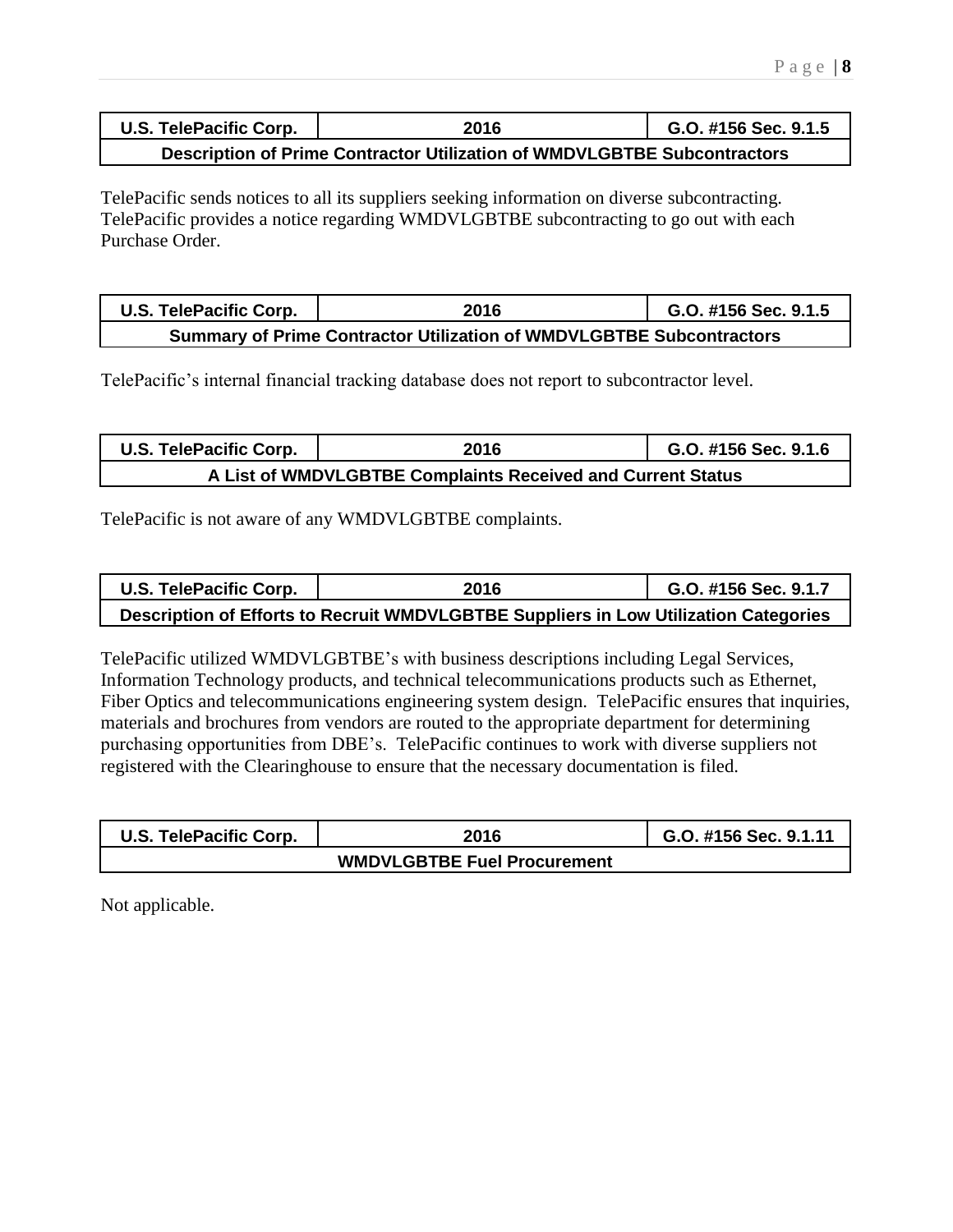|                 | U.S. TelePacific Corp.<br>2016<br>G.O. #156 Sec. 10.1.1                                   |        |       |       |       |       |       |          |  |  |                                                                 |                        |                         |                    |                |              |                              |                 |        |
|-----------------|-------------------------------------------------------------------------------------------|--------|-------|-------|-------|-------|-------|----------|--|--|-----------------------------------------------------------------|------------------------|-------------------------|--------------------|----------------|--------------|------------------------------|-----------------|--------|
|                 | WMDVLGBTBE Annual SHORT, MID, AND LONG-TERM Goals by Product and Service Category         |        |       |       |       |       |       |          |  |  |                                                                 |                        |                         |                    |                |              |                              |                 |        |
|                 | <b>WMDVLGBTBE</b>                                                                         | 10.75% | 0.00% | 0.00% | 0.00% | 0.00% | 0.00% | 10.75%   |  |  | <b>WMDVLGBTBE</b>                                               |                        | 1.75%                   | 2.00%              | 1,55%          | 3.75%        | 70%                          | 10.75%          | 21.50% |
|                 | Enterprise<br><b>Business</b><br><b>Veterans</b><br>Disabled<br>(DVBE)                    | 0.75%  | 0.00% | 0.00% | 0.00% | 0.00% | 0.00% | 0.75%    |  |  | Enterprise<br><b>Business</b><br>Veterans<br>Disabled           | (DVBE)                 | 0.00%                   | 0.25%              | 0.00%          | 0.25%        | 0.25%                        | 0.75%           | 50%    |
| Long-Term 2022  | Transgender<br>Enterprise<br><b>Business</b><br>Lesbian,<br>Bisexual,<br>(LGBTBE)<br>Ĝay, | 0.00%  | 0.00% | 0.00% | 0.00% | 0.00% | 0.00% | 0.00%    |  |  | Transgender<br><b>Business</b><br>Bisexual,<br>Lesbian,<br>Gay, | Enterprise<br>(LGBTBE) | 0.00%                   | 0.00%              | 0.00%          | .00%<br>ö    | 0.00%                        | .00%            | 0.00%  |
|                 | Enterprise<br><b>Business</b><br>Women<br>(WBE)                                           | 2.50%  | 0.00% | 0.00% | 0.00% | 0.00% | 0.00% | 2.50%    |  |  | <b>Enterprise</b><br><b>Business</b><br>Women                   | (WBE)                  | 50%<br>õ                | 0.50%              | 0.30%          | .00%         | 0.20%                        | 2.50%           | 5.00%  |
|                 | Enterprise<br><b>Business</b><br><b>Minority</b><br>(MBE)                                 | 7.50%  | 0.00% | 0.00% | 0.00% | 0.00% | 0.00% | 7.50%    |  |  | Enterprise<br><b>Business</b><br>Minority                       | (MBE)                  | 1,25%                   | 25%                | 1.25%          | 2.50%        | 25%                          | .50%            | 15.00% |
|                 | <b>WMDVLGBTBE</b>                                                                         | 5.80%  | 0.00% | 0.00% | 0.00% | 0.00% | 0.00% | 5.80%    |  |  | <b>WMDVLGBTBE</b>                                               |                        | 00%                     | 1.15%              | 1.00%          | 2.15%        | 1,15%                        | 6.45%           | 12.25% |
|                 | Enterprise<br><b>Business</b><br>Veterans<br>Disabled<br>(DVBE)                           | 0.30%  | 0.00% | 0.00% | 0.00% | 0.00% | 0.00% | 0.30%    |  |  | Enterprise<br><b>Business</b><br>Veterans<br>Disabled           | (DVBE)                 | 0.00%                   | 0.15%              | 0.00%          | 0.15%        | 0.15%                        | 0.45%           | 0.75%  |
| Mid-Term 2020   | Lesbian, Gay,<br>Transgender<br>Enterprise<br><b>Business</b><br>Bisexual,<br>(LGBTBE)    | 0.00%  | 0.00% | 0.00% | 0.00% | 0.00% | 0.00% | 0.00%    |  |  | Lesbian, Gay,<br>Transgender<br><b>Business</b><br>Bisexual,    | Enterprise<br>(LGBTBE) | 0.00%                   | 0.00%              | 0.00%          | 0.00%        | 0.00%                        | 0.00%           | 0.00%  |
|                 | Enterprise<br><b>Business</b><br>Women<br>(WBE)                                           | 1.75%  | 0.00% | 0.00% | 0.00% | 0.00% | 0.00% | 1.75%    |  |  | Enterprise<br><b>Business</b><br>Women                          | (WBE)                  | 0.38%                   | 0.38%              | 0.38%          | 0.75%        | 0.38%                        | 2.25%           | 4.00%  |
|                 | Enterprise<br><b>Business</b><br><b>Minority</b><br>(MBE)                                 | 3.75%  | 0.00% | 0.00% | 0.00% | 0.00% | 0.00% | 3.75%    |  |  | Enterprise<br><b>Business</b><br>Minority                       | (MBE)                  | 0.63%                   | 0.63%              | 0.63%          | 1.25%        | 0.63%                        | 3.75%           | 7.50%  |
|                 | <b>WMDVLGBTBE</b>                                                                         | 3.10%  | 0.00% | 0.00% | 0.00% | 0.00% | 0.00% | 3.10%    |  |  | <b>WMDVLGBTBE</b>                                               |                        | 0.50%                   | 0.55%              | 0.50%          | 1.05%        | 0.55%                        | 3.15%           | 6.25%  |
|                 | Enterprise<br><b>Business</b><br>Veterans<br>Disabled<br>(DVBE)                           | 0.10%  | 0.00% | 0.00% | 0.00% | 0.00% | 0.00% | 0.10%    |  |  | Enterprise<br><b>Veterans</b><br><b>Business</b><br>Disabled    | (DVBE)                 | 0.00%                   | 0.05%              | 0.00%          | 0.05%        | 0.05%                        | 0.15%           | 0.25%  |
| Short-Term 2017 | Transgender<br>Lesbian, Gay,<br>Enterprise<br><b>Business</b><br>Bisexual,<br>(LGBTBE)    | 0.00%  | 0.00% | 0.00% | 0.00% | 0.00% | 0.00% | 0.00%    |  |  | Lesbian, Gay,<br>Transgender<br><b>Business</b><br>Bisexual,    | Enterprise<br>(LGBTBE) | 0.00%                   | 0.00%              | 0.00%          | 0.00%        | 0.00%                        | 0.00%           | 0.00%  |
|                 | <b>Business</b><br>Women<br>(WBE)                                                         | 1.50%  | 0.00% | 0.00% | 0.00% | 0.00% | 0.00% | 1.50%    |  |  | <b>Enterprise</b> Enterprise<br><b>Business</b><br>Women        | (WBE)                  | 0.25%                   | 0.25%              | 0.25%          | 0.50%        | 0.25%                        | 1.50%           | 3.00%  |
|                 | Enterprise Enterprise<br><b>Business</b><br>Minority<br>(MBE)                             | 1.50%  | 0.00% | 0.00% | 0.00% | 0.00% | 0.00% | 1.50%    |  |  | <b>Business</b><br>Minority                                     | (MBE)                  | 0.25%                   | 0.25%              | 0.25%          | 0.50%        | 0.25%                        | 1.50%           | 3.00%  |
|                 | <b>Products</b>                                                                           | CAPEX  |       |       |       |       |       | Subtotal |  |  |                                                                 | <b>Services</b>        | <b>Accounts Pagable</b> | Building Maintance | Legal Services | Newtork/ILEC | Temp Agencies<br>Consultants | <b>Subtotal</b> | TOTAL  |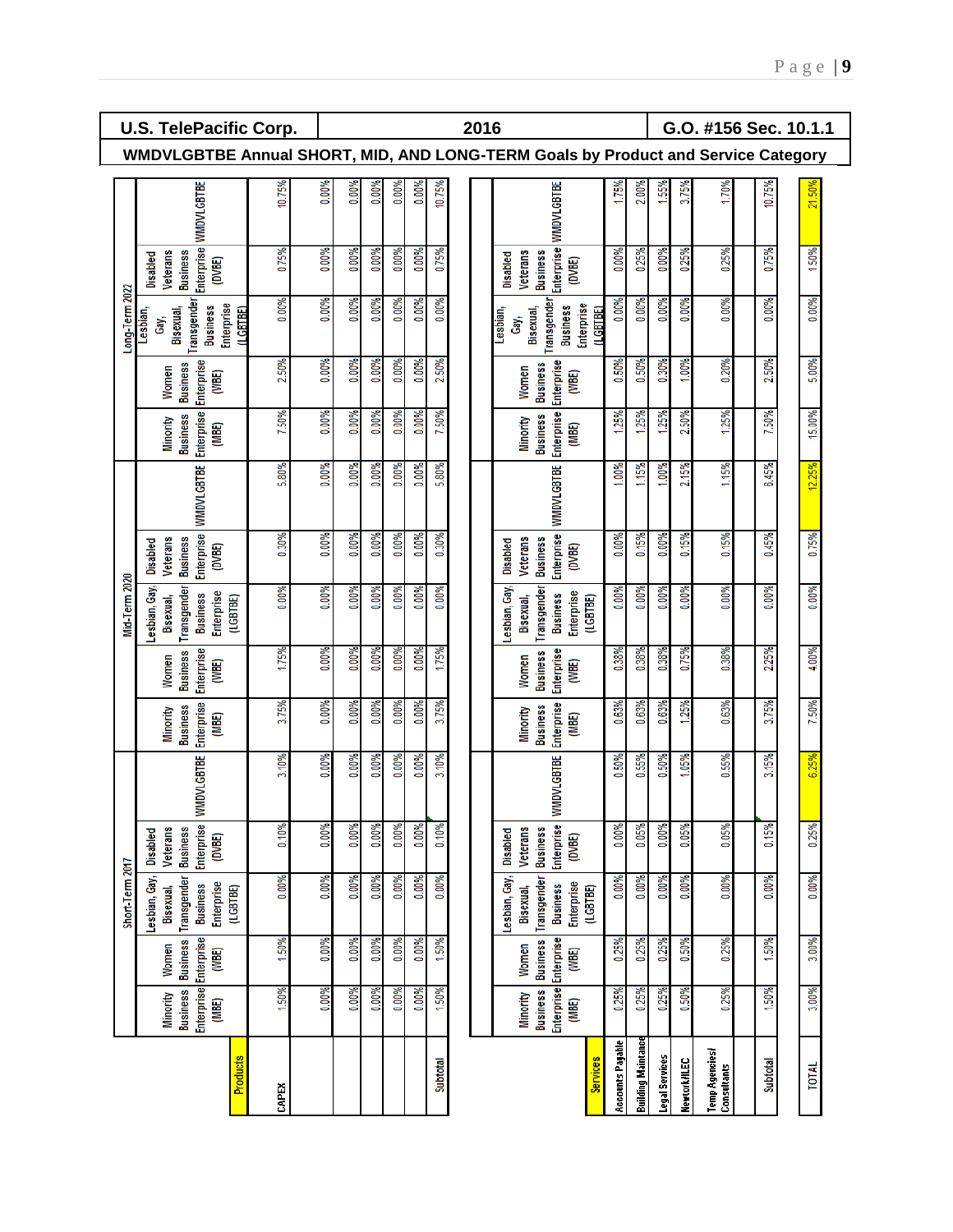| U.S. TelePacific Corp. | 2016      | G.O. #156 Sec. 10.1.2               |
|------------------------|-----------|-------------------------------------|
|                        | _________ | the property of the property of the |

**Description of WMDVLGBTBE Planned Program Activities for the Next Calendar Year**

TelePacific continues to improve processes for obtaining WMDVLGBTBE information and for working with contractors to encourage WMDVLGBTBE subcontracting and to obtain information regarding their success. Develop additional and/or improved processes for recruiting WMDVLGBTBE suppliers, including for procurement categories where WMDVLGBTBE utilization has been low. Telepacific's Compliance team continues to meet with TelePacific corporate directors and managers with purchasing responsibility to describe the high level requirements of GO 156 and actions to take to increase our supply of diverse vendors.

| U.S. TelePacific Corp.                                             | 2016 |  |  |  |  |
|--------------------------------------------------------------------|------|--|--|--|--|
| Plans for Recruiting WMDVLGBTBE Suppliers in Low Utilization Areas |      |  |  |  |  |

TelePacific continues to encourage potential uncertified WMDVLGBTBEs to apply for and maintain certification with the Clearinghouse by providing a notice regarding WMDVLGBTBE to go out with each Purchase Order. TelePacific plans to work with other utilities to share ideas on how to identify and lobby new WMDVLGBTBE vendors in low utilization areas.

| U.S. TelePacific Corp.                                             | G.O. #156 Sec. 10.1.4 |  |  |  |  |
|--------------------------------------------------------------------|-----------------------|--|--|--|--|
| <b>Plans for Recruiting WMDVLGBTBE Suppliers Where Unavailable</b> |                       |  |  |  |  |

TelePacific will continue to seek opportunities for the purchase of products and services and will encourage its management team to expand opportunities for WMDVLGBTBE vendors in categories for which they are available. TelePacific will improve contact with WMDVLGBTBE organizations and agencies within the community to further promote the program.

| U.S. TelePacific Corp.                                                      | 2016 | G.O. #156 Sec. 10.1.5 |  |
|-----------------------------------------------------------------------------|------|-----------------------|--|
| Plans for Encouraging Prime Contractors to Subcontract WMDVLGBTBE Suppliers |      |                       |  |

TelePacific provides a notice regarding WMDVLGBTBE subcontracting to go out with each Purchase Order. TelePacific encourages its prime contractors to identify, solicit, qualify and negotiate with prospective DBE subcontractors. TelePacific is reviewing options to update its internal financial tracking database to include fields for subcontracting information.